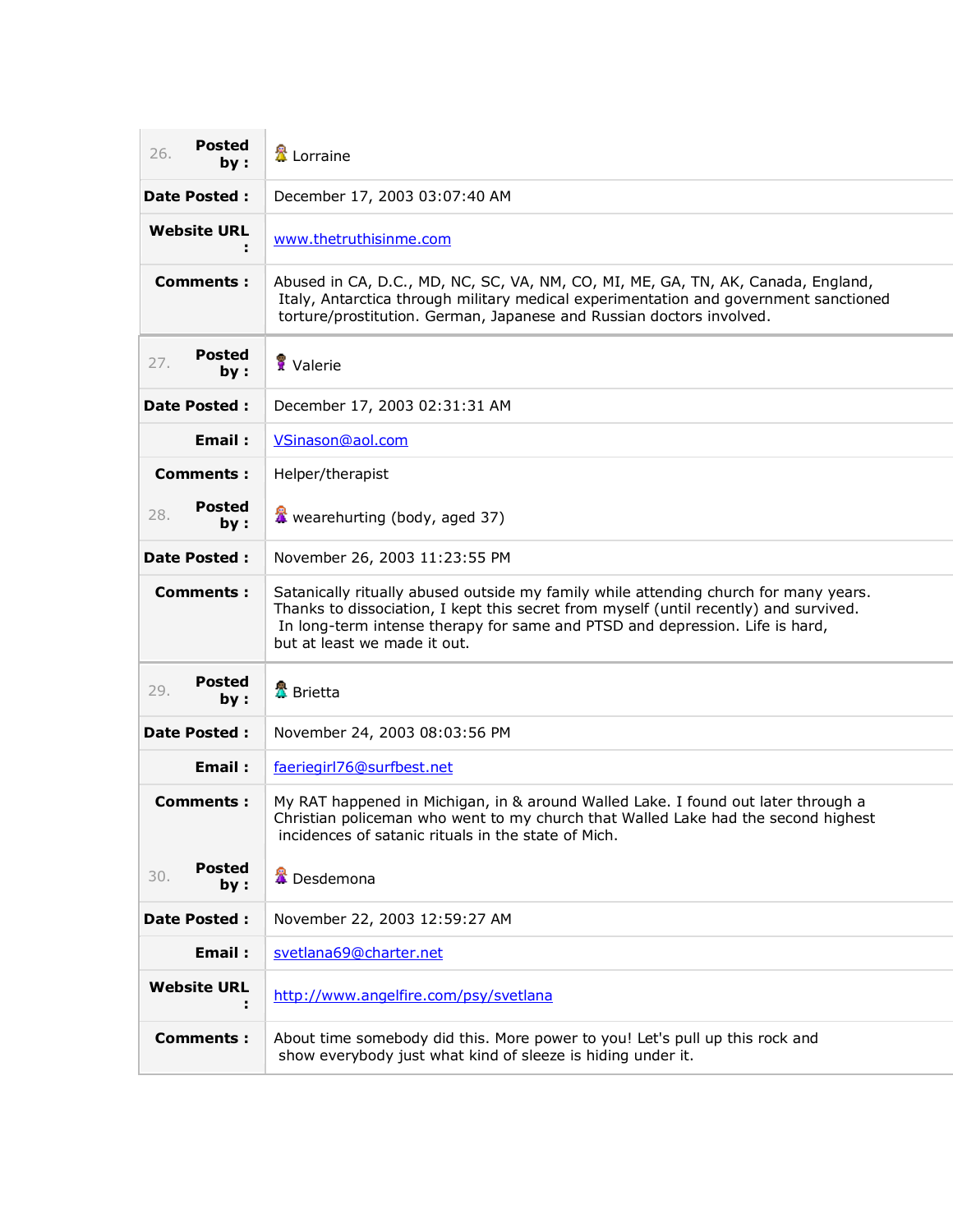| <b>Posted</b><br>31.<br>by: | Naomi Lyn Fisher-Smith                                                                                                                                                                                                                                                                |
|-----------------------------|---------------------------------------------------------------------------------------------------------------------------------------------------------------------------------------------------------------------------------------------------------------------------------------|
| <b>Date Posted:</b>         | November 16, 2003 12:42:44 AM                                                                                                                                                                                                                                                         |
| Email:                      | skylaunchtoheaven@yahoo.com                                                                                                                                                                                                                                                           |
| <b>Comments:</b>            | Tovictims who read this, you ARE NOT alone, I am one and you are one and we count!<br>To the abusers - your defeat comes with my HEALING !!                                                                                                                                           |
| <b>Posted</b><br>32.<br>by: | <mark>∛</mark> Lynn                                                                                                                                                                                                                                                                   |
| <b>Date Posted:</b>         | November 12, 2003 02:38:31 PM                                                                                                                                                                                                                                                         |
| Email:                      | lynn525@yahoo.com                                                                                                                                                                                                                                                                     |
| <b>Comments:</b>            | Saskatoon 2-18 yrs old                                                                                                                                                                                                                                                                |
| <b>Posted</b><br>33.<br>by: | Falconeye                                                                                                                                                                                                                                                                             |
| <b>Date Posted:</b>         | November 08, 2003 07:45:55 PM                                                                                                                                                                                                                                                         |
| Email:                      | escapesoon@hotmail.com                                                                                                                                                                                                                                                                |
| Comments :                  | Abused by my elder sibling in 1987. My sibling is part of a flourishing NWO group in Marin<br>and Sonoma Counties. Psychological torture, covert hypnosis and mind control is being used.                                                                                             |
|                             | The group, or rather, network wants to usher in the NWO. They want our world to be<br>structured like a feudal system. There are many pilots and attorneys invloved.<br>The network is structured like an MLM that grooms future gurus.                                               |
|                             | Ordinary people are pulled into the network and coached to adopt cult-like techniques.<br>They are gradually coached to abuse others and to put those under them through<br>a conversion process. Most people at the lower levels do not know they are involved<br>in an NWO network. |
|                             | The core people in the network enjoy hurting children and anyone else they perceive<br>to be weak. They mimic the illuminati.                                                                                                                                                         |
| <b>Posted</b><br>34.<br>by: | Sharon                                                                                                                                                                                                                                                                                |
| <b>Date Posted:</b>         | November 03, 2003 12:05:55 AM                                                                                                                                                                                                                                                         |
| Email:                      | idiocy@mindless.com                                                                                                                                                                                                                                                                   |
| <b>Website URL</b><br>÷     | http://moonstorm.org/selfinjury                                                                                                                                                                                                                                                       |
| <b>Comments:</b>            | love your guestmap! hi from pensacola, fl, altho i appear to be in louisiana, im not. its<br>closest it would let me pin me :) you have a wonderful site!                                                                                                                             |
| <b>Posted</b><br>35.<br>by: | <mark>公</mark> Amy                                                                                                                                                                                                                                                                    |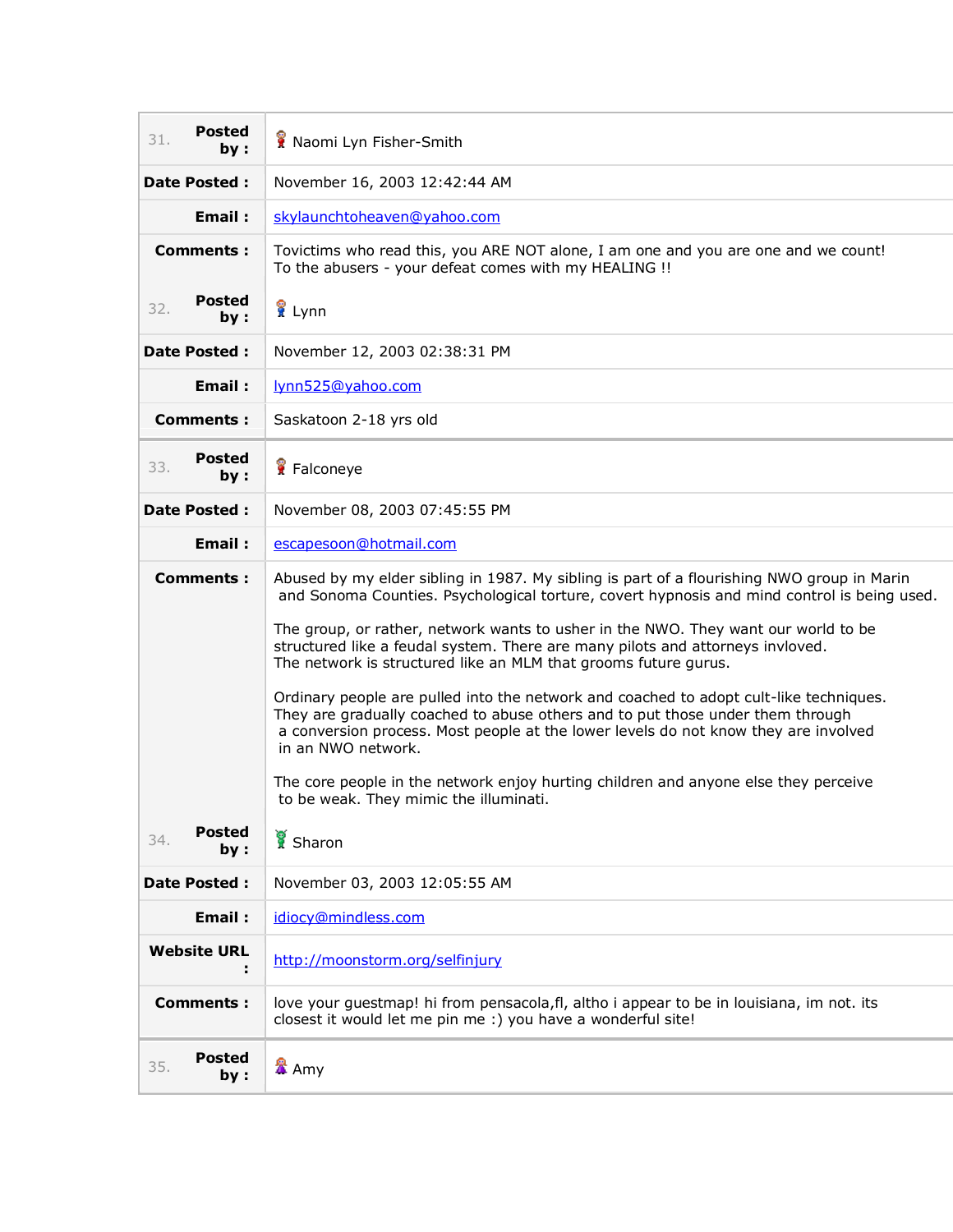| <b>Date Posted:</b>          | October 30, 2003 04:22:56 AM                                                                                                                                                                  |
|------------------------------|-----------------------------------------------------------------------------------------------------------------------------------------------------------------------------------------------|
| Email:                       | gagnepad@aol.com                                                                                                                                                                              |
| <b>Comments:</b>             | father was lifetime military and he networked with underground child porn and<br>prositution groups from Fla up through Rhode Island, following the coast with<br>movement every three years. |
| <b>Posted</b><br>36.<br>by:  | у₹А.                                                                                                                                                                                          |
| <b>Date Posted:</b>          | October 27, 2003 09:59:50 AM                                                                                                                                                                  |
| Email:                       | fiver451@yahoo.com                                                                                                                                                                            |
| Comments:                    | My recollections of ritual abuse are set in the nortehrn sububs of the Chicago<br>area in the early to late fifties.<br>Any information on RAT activities at that time would be appreciated.  |
| <b>Posted</b><br>37.<br>by : | <sup>叠</sup> becca                                                                                                                                                                            |
| <b>Date Posted:</b>          | October 20, 2003 09:34:12 PM                                                                                                                                                                  |
| <b>Comments:</b>             | born and raised in satanic cult  physically survived lots, emotionally lost a lot.                                                                                                            |

| <b>Posted</b><br>38.<br>bv: | ÎΚ                                                                                  |
|-----------------------------|-------------------------------------------------------------------------------------|
| <b>Date Posted:</b>         | October 17, 2003 06:44:01 AM                                                        |
| <b>Comments:</b>            | I was abused (SRA) in different parts of Central and South Texas.                   |
| <b>Posted</b><br>39.<br>by: | ÅΚ                                                                                  |
| <b>Date Posted:</b>         | October 17, 2003 06:43:28 AM                                                        |
| <b>Comments:</b>            | I was abused (SRA) in different cities in GA (CAIRO and near Byromville) and in FL. |
| <b>Posted</b><br>40.<br>by: | Annie                                                                               |
| <b>Date Posted:</b>         | October 15, 2003 11:09:47 AM                                                        |
| <b>Website URL</b>          | http://www.surviving.org.uk                                                         |
| <b>Comments:</b>            | I am a retired therapist, living in Norfolk England. RAT survivor.                  |
| <b>Posted</b><br>41.<br>by: | Keith                                                                               |
| <b>Date Posted:</b>         | October 15, 2003 11:08:58 AM                                                        |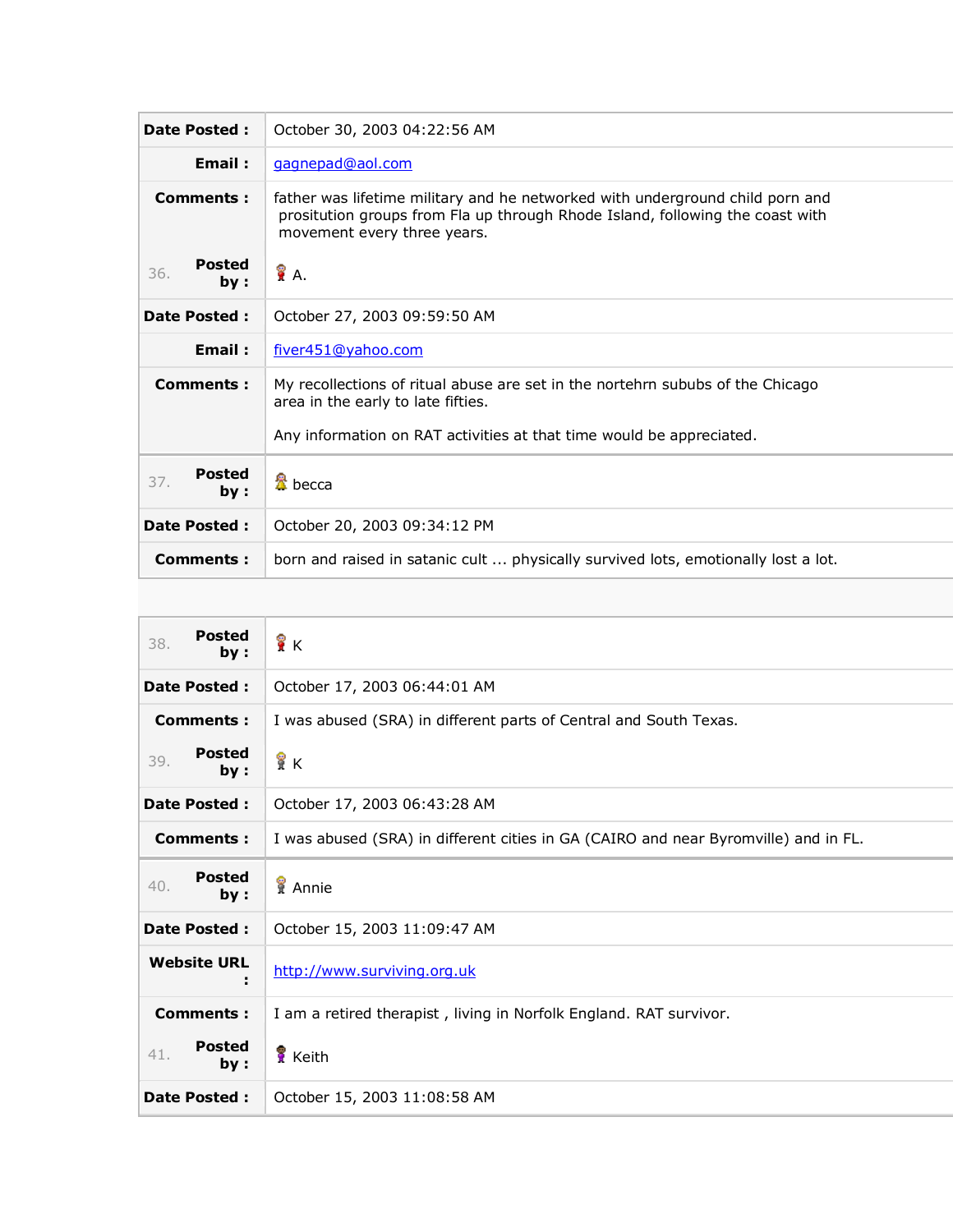| <b>Email:</b>               | keith@surviving.org.uk                                                                                                                                                                     |
|-----------------------------|--------------------------------------------------------------------------------------------------------------------------------------------------------------------------------------------|
| <b>Website URL</b>          | http://www.surviving.org.uk                                                                                                                                                                |
| <b>Comments:</b>            | Keith. London UK. Retired Community and Youth Worker. Family abuse survivor.                                                                                                               |
| <b>Posted</b><br>42.<br>by: | 盘 Fran Yoeli                                                                                                                                                                               |
| <b>Date Posted:</b>         | October 12, 2003 08:43:14 AM                                                                                                                                                               |
| <b>Comments:</b>            | A helper in Israel.                                                                                                                                                                        |
| <b>Posted</b><br>43.<br>by: | Persons against ritual abuse-torture (RAT)                                                                                                                                                 |
| <b>Date Posted:</b>         | October 12, 2003 05:31:33 AM                                                                                                                                                               |
| Email:                      | flight@ns.sympatico.ca                                                                                                                                                                     |
| <b>Website URL</b><br>÷     | http://www.ritualabusetorture.org                                                                                                                                                          |
| <b>Comments:</b>            | This is representative of our kitchen table research with 6 woman survivors of RAT.                                                                                                        |
| <b>Posted</b><br>44.<br>by: | ัั¥ี Su                                                                                                                                                                                    |
| <b>Date Posted:</b>         | October 10, 2003 02:49:55 PM                                                                                                                                                               |
| Email:                      | redhawk41947                                                                                                                                                                               |
| <b>Comments:</b>            | SRA, Mind Control for most my life from birth till early 20's. I am 56 and just<br>beginning to get the memories back                                                                      |
| <b>Posted</b><br>45.<br>by: | Anita                                                                                                                                                                                      |
| <b>Date Posted:</b>         | October 07, 2003 08:15:01 PM                                                                                                                                                               |
| <b>Email:</b>               | archangelmikael101@hotmail.com                                                                                                                                                             |
| <b>Website URL</b><br>н     | 1@1.com                                                                                                                                                                                    |
| <b>Comments:</b>            | Victim of MK Ultra Mind Control program for publically speaking out about Satanic abuse<br>and control. SurvivedPhew!!!!!!<br>Would love to hear from others. Please drop me a message :-) |
| <b>Posted</b><br>46.<br>by: | <mark>公</mark> Holly                                                                                                                                                                       |
| <b>Date Posted:</b>         | September 14, 2003 10:39:50 PM                                                                                                                                                             |
| <b>Comments:</b>            | I have been in several Sra groups, "Foundation Church Of The Final Millinium",<br>"Temple Of Set". Mind Control, MKUltra.                                                                  |